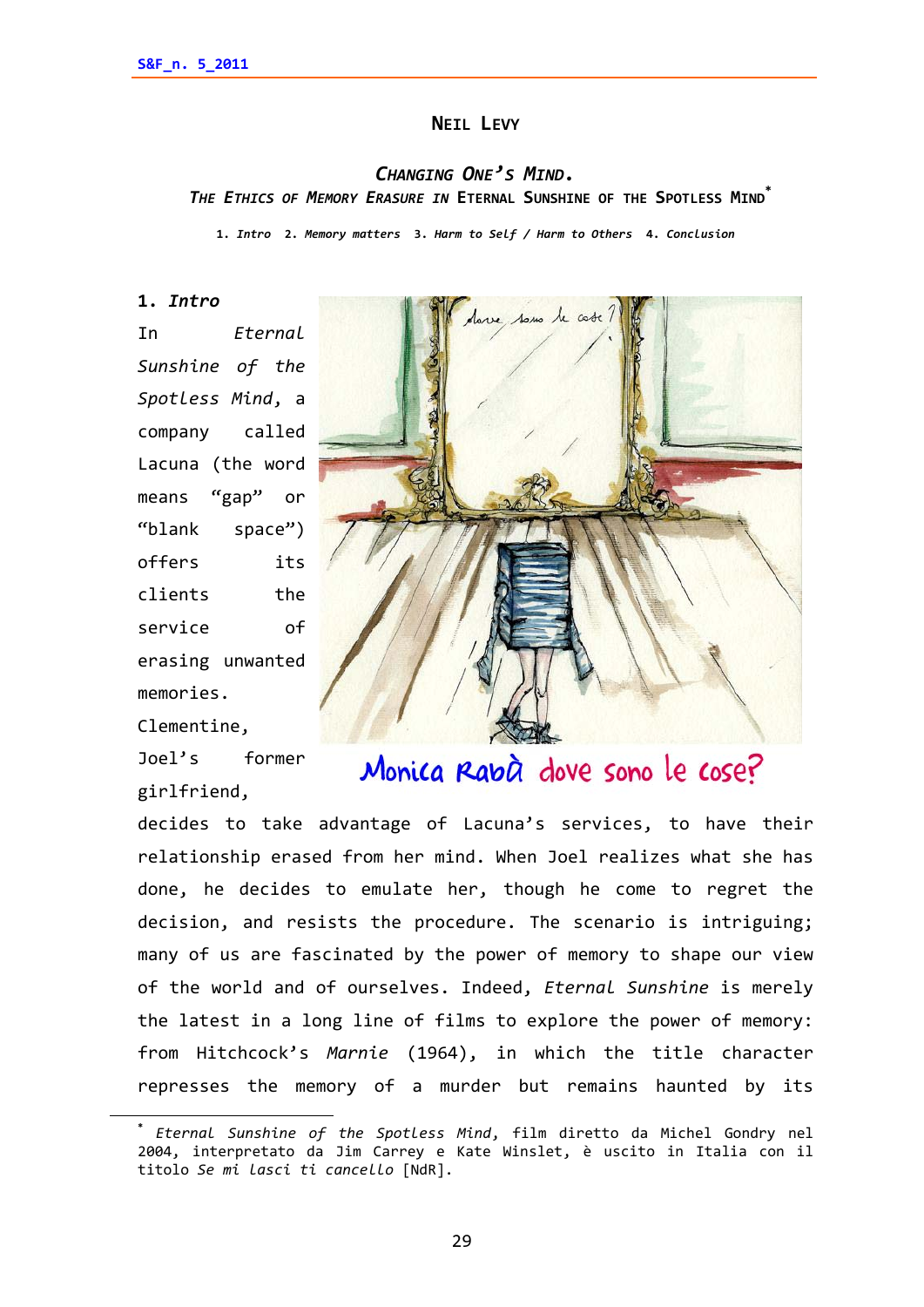profoundly disturbing consequences, to more recent science fiction films in which memories are implanted, such as *Total Recall* (1990) and *Dark City* (1998), as well as films exploring the world of the amnesic, such as *Memento* (2000) and *50 First Dates* (2004). These films grip us because we know that in some important sense our memories are us; to lose one's personal past is almost like dying, and to have it altered without our consent would be the gravest kind of assault. But why does memory matter so much? Why would it be wrong for others to alter our memories without our consent? Is such memory alteration technically feasible? And if the technology to change or erase memories were to be developed, would we, *should we*, use it? This paper aims to explore these questions.

#### **2.** *Memory matters*

Why do our memories matter so much to us? John Locke, the great English philosopher of the seventeenth century, is often interpreted as arguing that memory constitutes personal identity; so long as a person can remember past experiences, she remains the same person as the person who had those experiences. This socalled memory criterion of personal identity has come under a lot of fire from philosophers who claim that it is circular: since I can only remember what has actually happened to me, memory *presupposes*, and therefore cannot *constitute*, personal identity. However, it is clear that the claim that memory constitutes personal identity is importantly right. Critics of Locke may be right in claiming that the memory criterion cannot do the work demanded of it – it cannot provide us with a means of saying whether two individuals, at different times, are in fact one and the same person – but memory is nevertheless essential to our sense of who we are. In daily life, and in much of moral philosophy as well, we are simply not concerned with the question of personal identity in the sense in which Locke's criterion allegedly fails. Instead, we are concerned with identity in the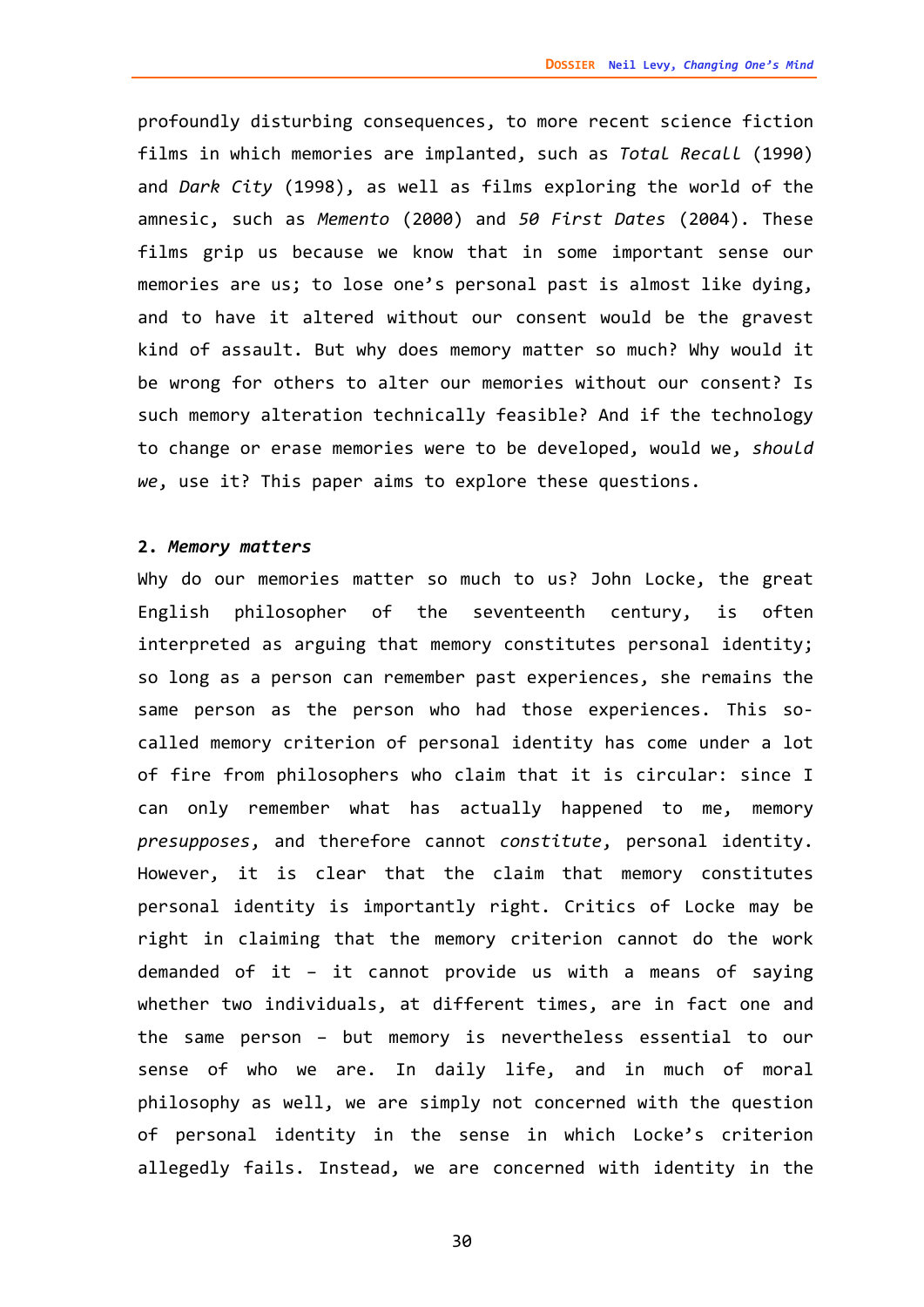sense of who we are and where we stand; what matters to us, and memory is essential for *this* sense of identity.

Consider the phenomenon of what is sometimes called an *identity crisis.* Someone who experiences such a crisis is not puzzled as to whether they are, as philosophers say, numerically identical to themselves at some previous time. They do not wonder whether the person who got out of bed this morning is literally the same person as the one who went to sleep last night ("maybe I've been kidnapped and replaced by a replica"). Instead, they wonder whether the person they are has a firm grip on his or her values; whether they are making their own way in the world or living out someone else's (parents, community, authority figures) idea of who they should be; they might feel estranged from the values they espouse and the life they are leading. At the heart of all this is memory. Someone who cannot recall the relationships in which they are embedded, the projects in which they are engaged, and the values they pursue cannot experience an identity crisis, because they have too little in the way of identity. The complete amnesic cannot be alienated from her identity because alienation is a sense of distance from something we can see and understand, not from something that has disappeared from our world.

When people are asked who they are, they naturally respond in memory-dependent terms. They may mention their job, their family, their nation. None of these are things they carry around with them. Instead, they *are* these things insofar as they represent patterns of interaction and activity which extend from the past into the future. We are also strongly marked by significant events in our lives, even if they leave no physical scars. The man or woman who was in the World Trade Centre on September 11 will be marked by those events for life (indeed, even those of us who only watched events unfold on television are profoundly altered by them). Public and private events unfold and leave those who participate altered by their passing, for better or for worse. We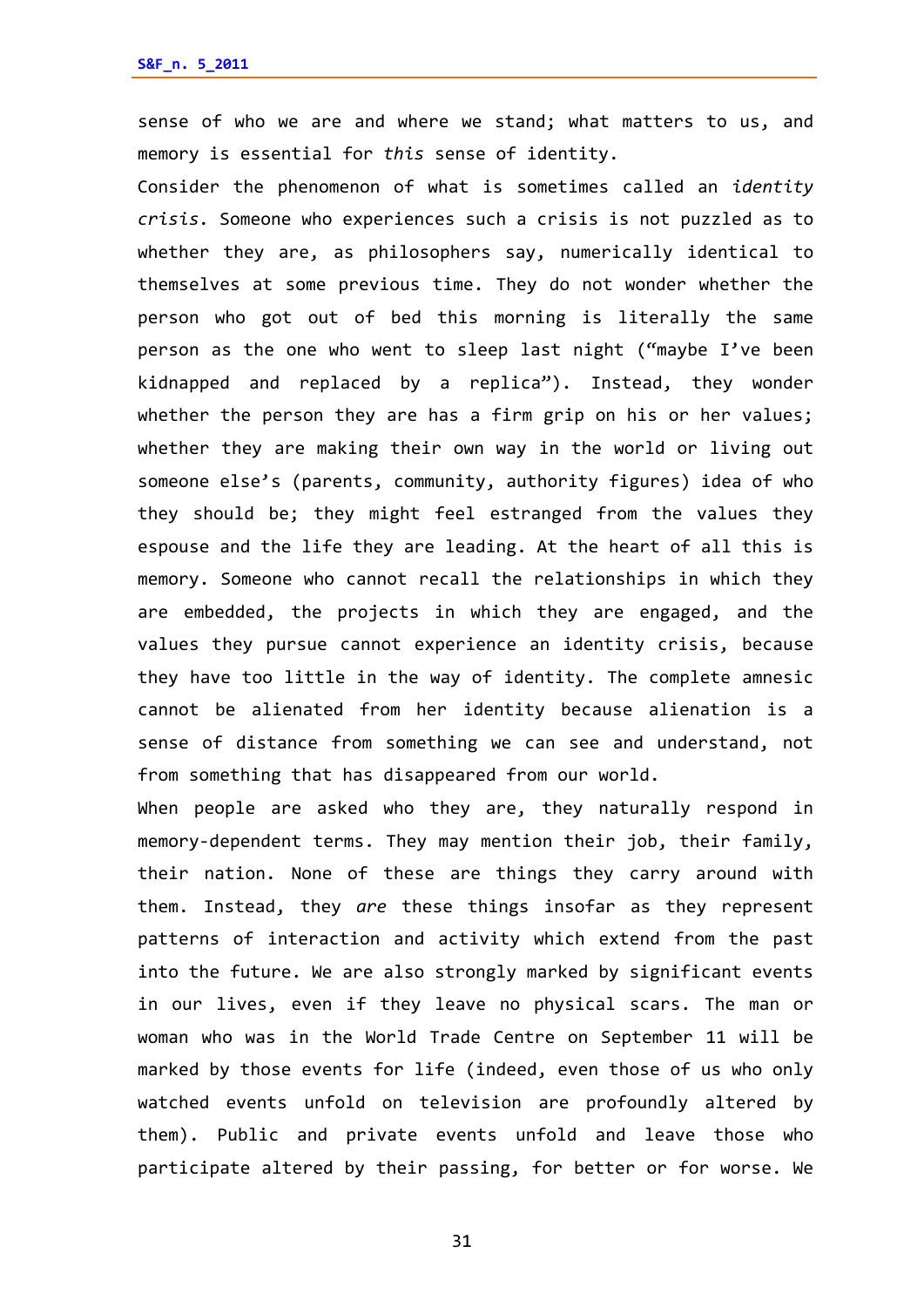do not live moment‐by‐moment; instead, we live by connecting our past to our future, and our memories are the essential thread by which we make these connections. This is why Alzheimer's is such a cruel disease: to watch someone gradually lose their memories to dementia is to watch them almost literally unravel before your eyes.

These are some of the reasons why memory matters so much to us, why we are fascinated by its loss, and by the possibility of altering it, augmenting it, or erasing it. Memory erasure of the kind imagined in *Eternal Sunshine* is unlikely to be feasible anytime soon. Indeed, some neuroscientists wonder whether it will ever be possible. Part of the problem is that memories are not stored in one place, where they can easily be accessed and altered. Instead, at least once the memories have been consolidated (moved from short‐term to long‐term memory) they are stored in widespread cortical networks. Worse, so far as the prospect of targeting individual memories is concerned, the neurons involved in storing one memory (say, Joel's memory of meeting Clementine) may also be involved in different memories, or perhaps different functions altogether, as well.

However, there is one line of research which might offer us the prospect of targeting individual memories for erasure. According to the *reconsolidation hypothesis*, memories are not merely recalled from storage whenever they are used, in the way that a computer recalls memory from its hard drive. Instead, memory is a recreative process; when you recall a memory, you rewrite it. Now, memories are particularly vulnerable to erasure when they are new, in part because the move from short-term to long-term storage can be disrupted. Football players who experience head trauma during a match may be able to recall the plays perfectly for the few seconds they need them in working memory, but their injury may prevent the memory being consolidated, and the player may not be able to recall the match at all the next day. Some researchers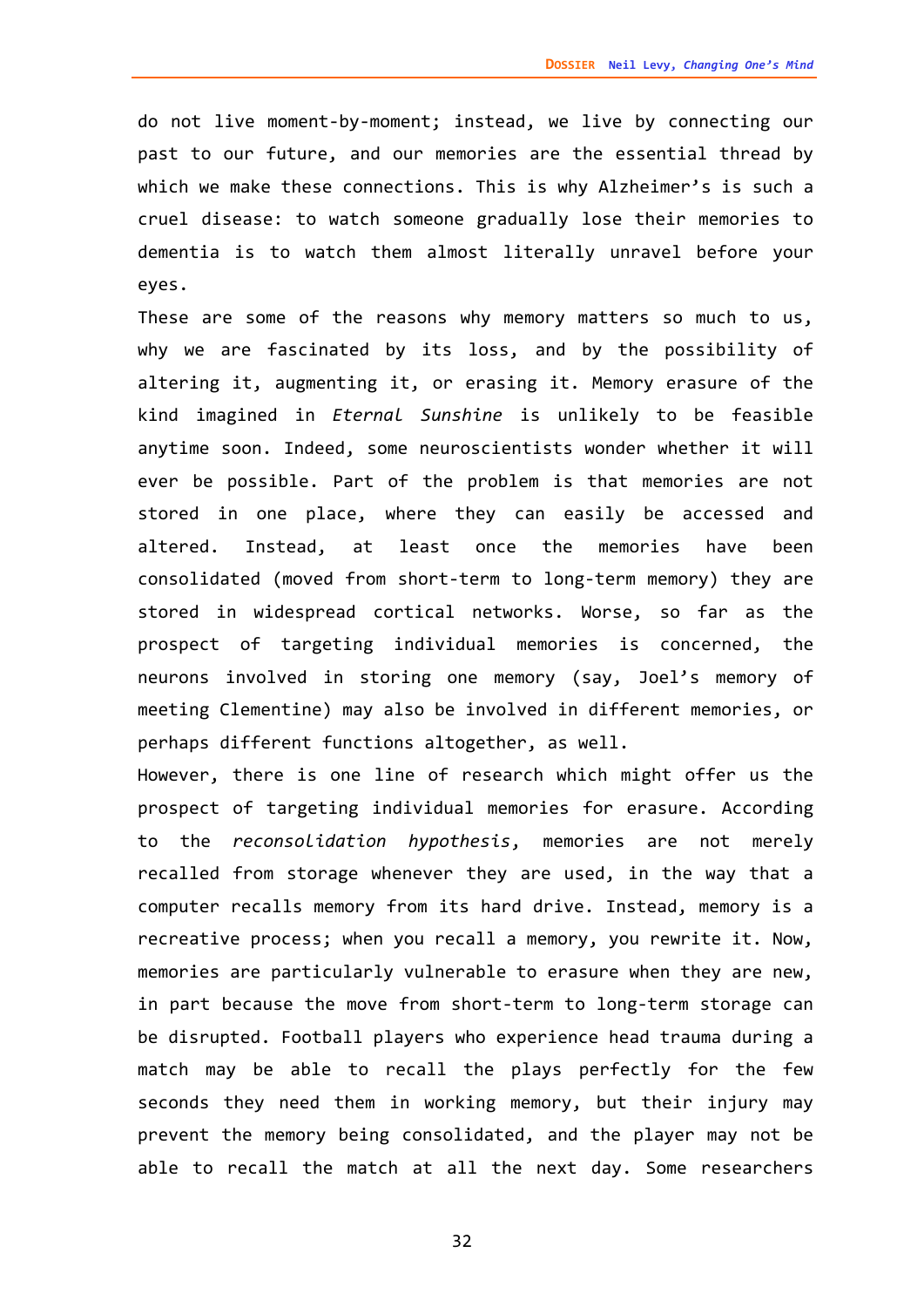have suggested that we can take advantage of this temporary vulnerability of memory: we can provoke the memory, requiring it to be reconsolidated, and then disrupt the process $^1$ . Theoretically, this might result in the memory being erased. Perhaps Charlie Kauffman, the writer of *Eternal Sunshine*, is aware of this research, because the procedure he imagines is consistent with it. Joel is asked to recall in detail his memories of Clementine, perhaps in order to provoke reconsolidation $^2.$ 

There is no doubt that recall is at least partially a recreative process. The memories we recall are influenced by the goals we have at the moment of recollection, our intervening experiences and our reinterpretations<sup>3</sup>. However, it is very controversial whether disrupting reconsolidation could have far-reaching effects on memory, and even if it could, it seems unlikely that a memory as significant to our personal biographies as a love affair could be erased. In a well-known essay $^4$ , Dan Dennett asks us to imagine what would be involved in inserting a belief in the brain by using a technology which is the mirror-image of Lacuna's memory erasure machine – "brain writing". Supposed we wanted to insert into a subject the false belief "I have an older bother living in Cleveland". Dennett points out that either the technique will fail, or we shall end up with an entirely irrational subject, because beliefs do not generally come in all by themselves. Instead, they come in clusters, and the more central to our identity (in the sense in which I am using the word here) the larger the cluster. So wiring in the belief that Tom has an older brother in Cleveland requires wiring in a rather large cluster of beliefs: that he played with his brother as a small boy; that they

<sup>1</sup> S. J. Sara, *Retrieval and Reconsolidation: Toward <sup>a</sup> Neurobiology of*

S. Johnson, The Science of Eternal Sunshine, in «Slate», March 22, 2004, www.slate.com/id/2097502/. <sup>3</sup> D. L. Schacter, *Searching for Memory: The Brain, the Mind, and the Past*,

Basic Books, New York 1996. <sup>4</sup> D. Dennett, *Brain Writing and Mind Reading*, in *Brainstorms: Philosophical*

*Essays on Mind and Psychology*, Penguin Books, London 1978.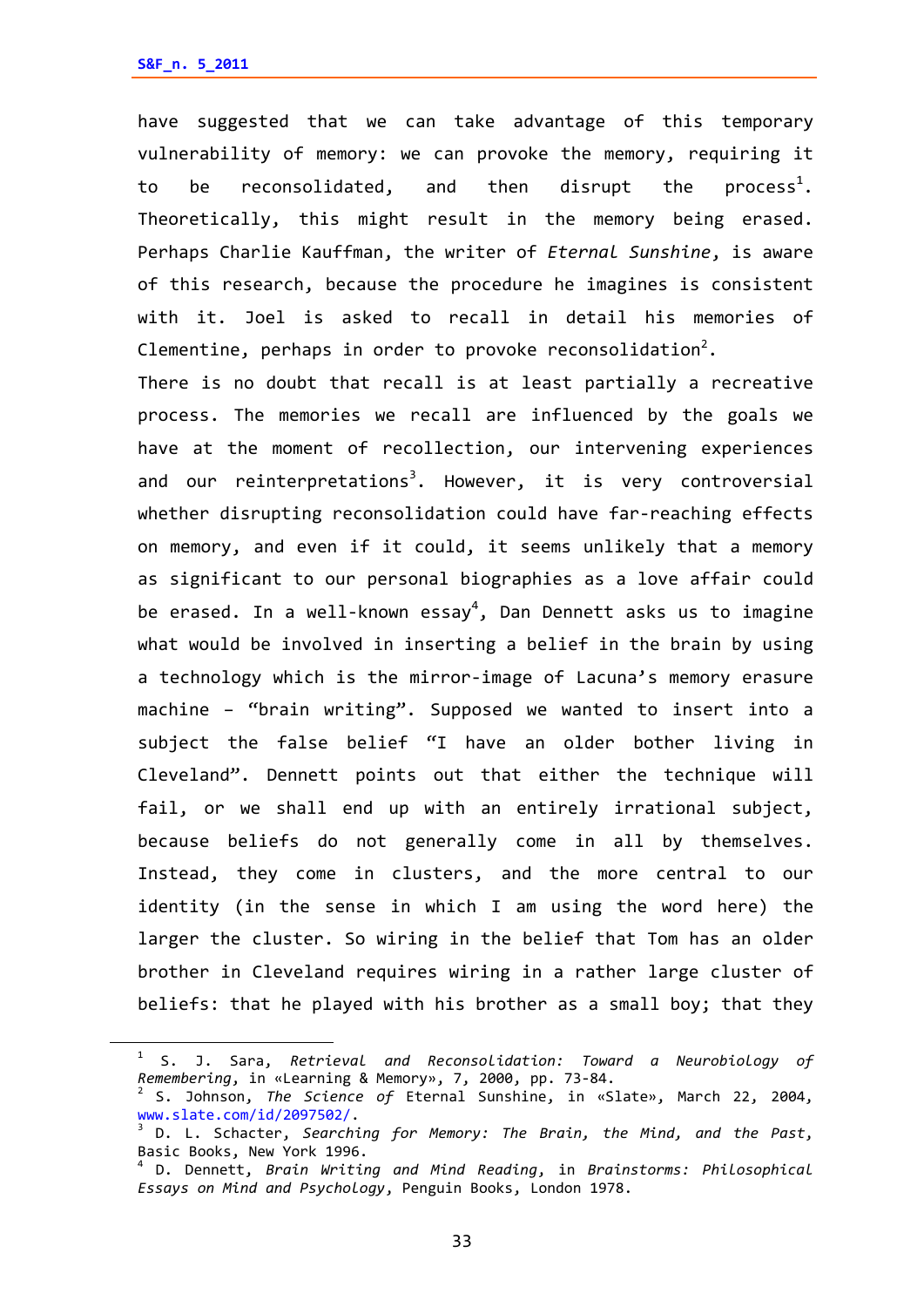went to the same school (or that they went to different schools); that their parents favored one or the other, or at any rate treated them differently; beliefs about what he is doing, whether he is married, how popular he was, whether he overshadowed Tom or helped him, and so on; the list can be carried on indefinitely. Central experiences and relationships are not isolates in our mental economy; instead, they spread their shadow over almost all of our lives.

Now consider Joel's life with Clementine. Erasing her from his mind would require almost as extensive a rewiring of his brain as inserting a belief about a brother. It would require not only erasing her from his mind, but also all the experiences that they had together, and which her presence colored. Clementine's presence will have had literally innumerable effects on Joel's mental life for the period they were together, some subtle, some less so. Many of the activities in which he engaged were *joint* activities: dancing, talking, having sex, but also, more subtly, going to a restaurant to eat Chinese. Even activities in which they merely engage in parallel, as it were, will have been colored by the presence of the other. Going to the movie to see *Eternal Sunshine of the Spotless Mind* is a somewhat different experience depending upon whether you go to see it with your brother, your lover or a friend. Their presence inflects the way you experience it, and afterwards you shall probably talk about it. The manner in which the experience will be moved from short to long-term memory will almost certainly be significantly modulated by the way you encode it and the manner in which you think about it, as you discuss it afterwards $^5$ . It will be a different experience. Joel's memories of Clementine cannot easily be extracted from his mind without unravelling many other threads. It would be relatively easy – if the technology existed – to insert an isolated and inconsequential memory in someone's brain – say, a memory of

<sup>5</sup> D. L. Schacter, *op. cit.*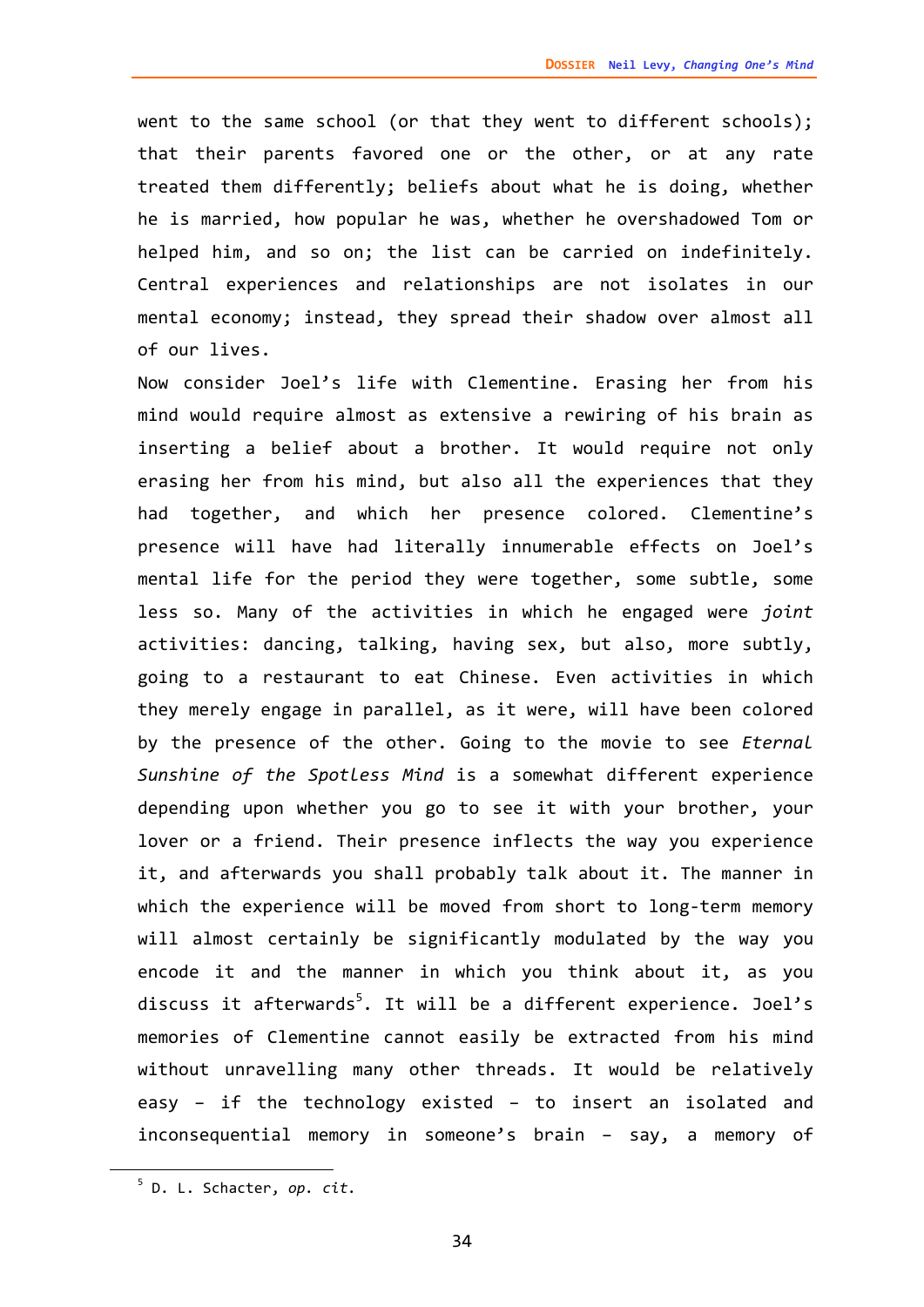having found a quarter. And it would be relatively easy to erase an isolated memory. But erasing a central, identity‐defining relationship may well be beyond us, not for technological reasons, but for reasons to do with the structure of experience.

### **3.** *Harm to Self / Harm to Others*

Set all that aside. Suppose, for the sake of argument, that memory erasure on the scale *Eternal Sunshine* depicts will one day be possible. Were that the case, should we use the technology? An ethical assessment of the technology will have to consider two main questions: will it harm the user? Will it harm others? How might memory erasure or alteration result in harm to self? Recall that our identity, in the sense of who we are, what matters to us and what we stand for, is tied closely to our recall of significant moments from our lives. As Marya Schechtman points out, persons are essentially narrative beings: they are constituted by the stories they tell themselves and one another about their lives<sup>6</sup>. This is the case both at the most trivial and the most profound level of our lives. Almost all of our daily activities take their significance from their place in an ongoing narrative. I type this sentence *in order to* finish this paragraph, and I aim to finish this paragraph *in order to* finish this paper; and I want to finish this paper *in order to*… what? We can trace the significance of this work to me ultimately all the way to what Sartre called my fundamental project, which is my way of living my life<sup>7</sup>. Perhaps I aim (at a level slightly less fundamental than the one Sartre had in mind) to boost my CV and get a better job, thereby to increase my income and my personal comfort, or perhaps I aim at recognition from my peers, or at increasing the amount knowledge in the world. In any case, the meaning of my action is

<sup>6</sup> M. Schechtman, *The Constitution of Selves*, Cornell University Press, Ithaca 1996.

<sup>7</sup> J.‐P. Sartre, *Being and Nothingness* (1943), eng. tr. Washington Square Press, New York 1956.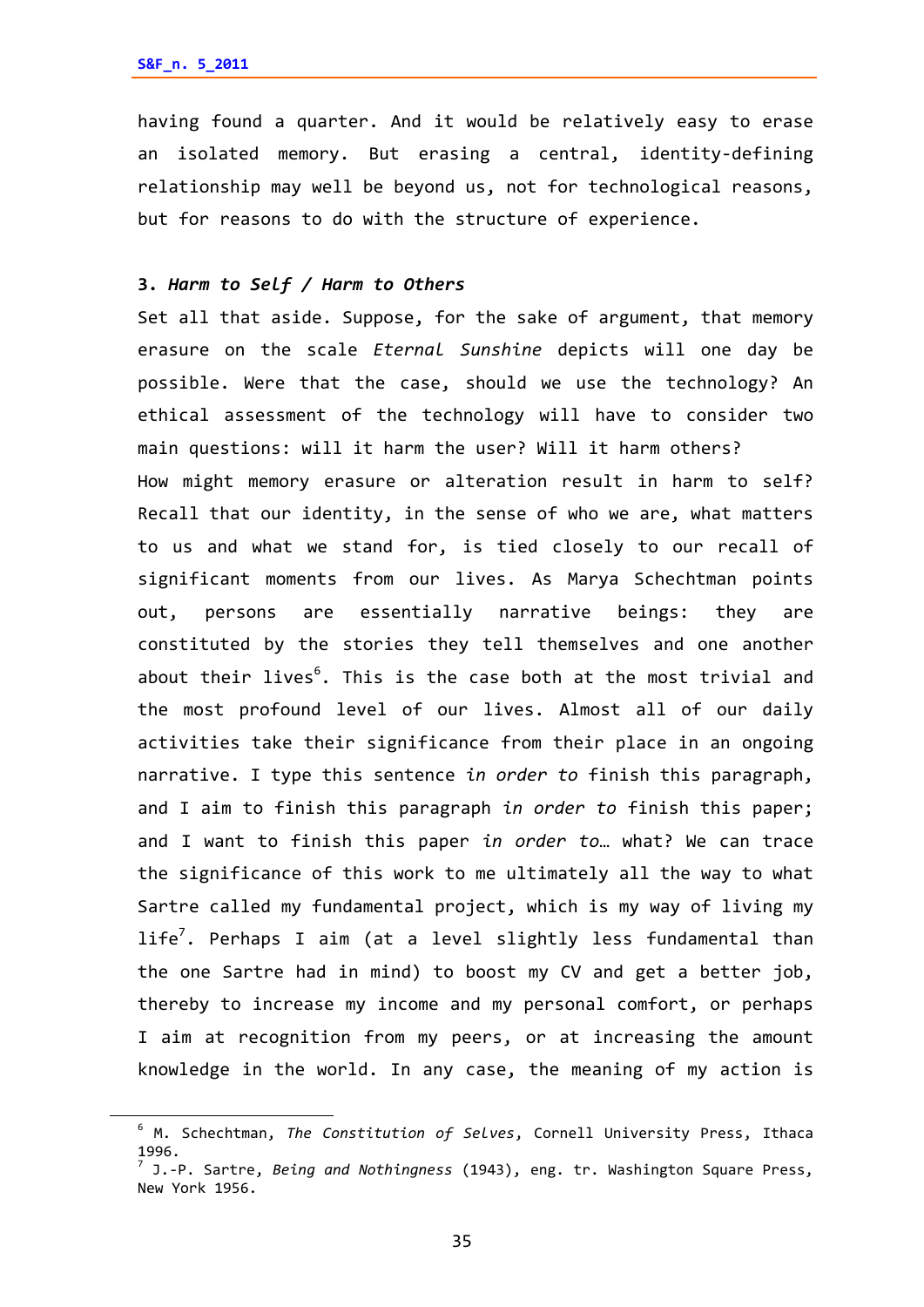constituted in very important part by the threads which link my past to my future.

Now, as Schectman recognizes, none of our personal narratives are wholly consistent or coherent. Nor are they ever wholly true; each of us is likely to misremember certain events. A certain amount of incoherence need not matter, nor a certain amount of falsity. It is a difficult matter to identify the point at which incoherence or falsity ceases to be innocuous. Part of the problem comes from the fact that more than one kind of good can depend upon the kinds of narratives we construct for ourselves, and these goods can conflict. Narratives are routes to self‐knowledge, which is a good that is – arguably – intrinsic, that is, valuable in its own right, as well as a good that is instrumentally valuable inasmuch as it allows us to achieve other goods. But narratives can also be instrumentally valuable independently of their truth.

An example will make this clearer. Owen Flanagan, a well‐known American philosopher, recounts of a small part of his own biography to illustrate how memory can be instrumentally valuable, independent of its truth $^8$ . He had, he tells us, very few friends as a young child. But he did have one close friend, Billy, with whom he spent many happy hours playing. Later he lost touch with Billy, but the memory of this important friendship gave him the confidence he needed to approach people and make new friends. Years later he discovered that his Billy memories were almost entirely false. Billy had been the son of one's of his father's colleagues, and had visited the Flanagans just once. Owen had indeed played with Billy, but they had never been friends. The close and long‐lasting friendship was a fabrication, built upon the flimsiest of foundations – yet the influence of the 'memory' had been very real. It really had contributed significantly to Owen's later success at making friends.

<sup>8</sup> O. Flanagan, *<sup>I</sup> remember you*, in *Self‐Expressions: Mind, Morals, and the Meaning of Life*, Oxford University Press, New York 1996, pp. 88‐98.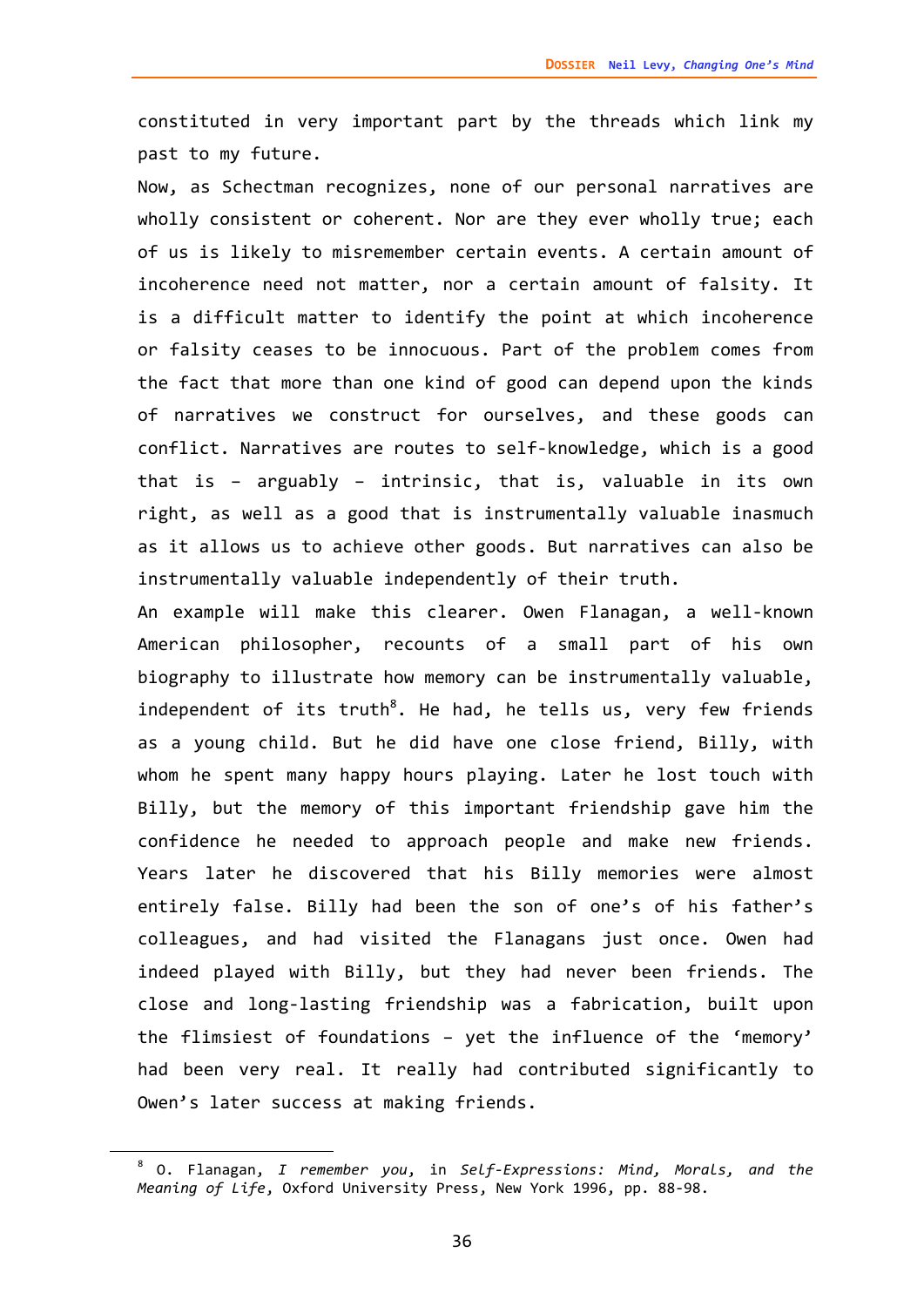Owen's memory was false, and therefore could not contribute to his self-knowledge. Yet it was instrumentally valuable, helping him to achieve goods that mattered to him. More usually, we can expect instrumental value and intrinsic value to coincide, for the following reason: generally, being able to achieve the goods that matter to us depends on having true beliefs, both about ourselves and about the world. If you want to avoid danger, it helps to be able to accurately distinguish tigers from trees, and to know how good you are at outrunning the former and climbing the latter. If Owen had no social skills and no capacity to develop them, his false memories would not have been instrumentally valuable; it is only because – by chance – his false memories were not an inaccurate guide to his capacities that they proved useful. The more central the capacities to the agent's sense of herself, and the more central to the projects she undertakes, the more important it is her for her to have an accurate sense of them. Owen went on to become an important philosopher of mind; it was therefore important to him to have a good sense whether he was more talented intellectually or on the sporting field. For most of us, the kind of work we do is central to our sense of identities, in the sense with which we are here concerned. Friendship, family and relationships are also central to this sense of identity, and

we shall therefore be concerned to have true beliefs with regard to these. It does not matter very much whether each of our memories regarding our interactions with those closest to us are accurate, so long as our general sense of the shape of the relationship – of its narrative course – is accurate<sup>9</sup>. Reminiscing with family and friends we occasionally discover events concerning which we have divergent memories. It doesn't matter much, so long as each of us is correct in their general sense of the importance we have for each other, the place we each occupy in the others' lives and their affections.

<sup>9</sup> M. Schechtman, *op. cit.*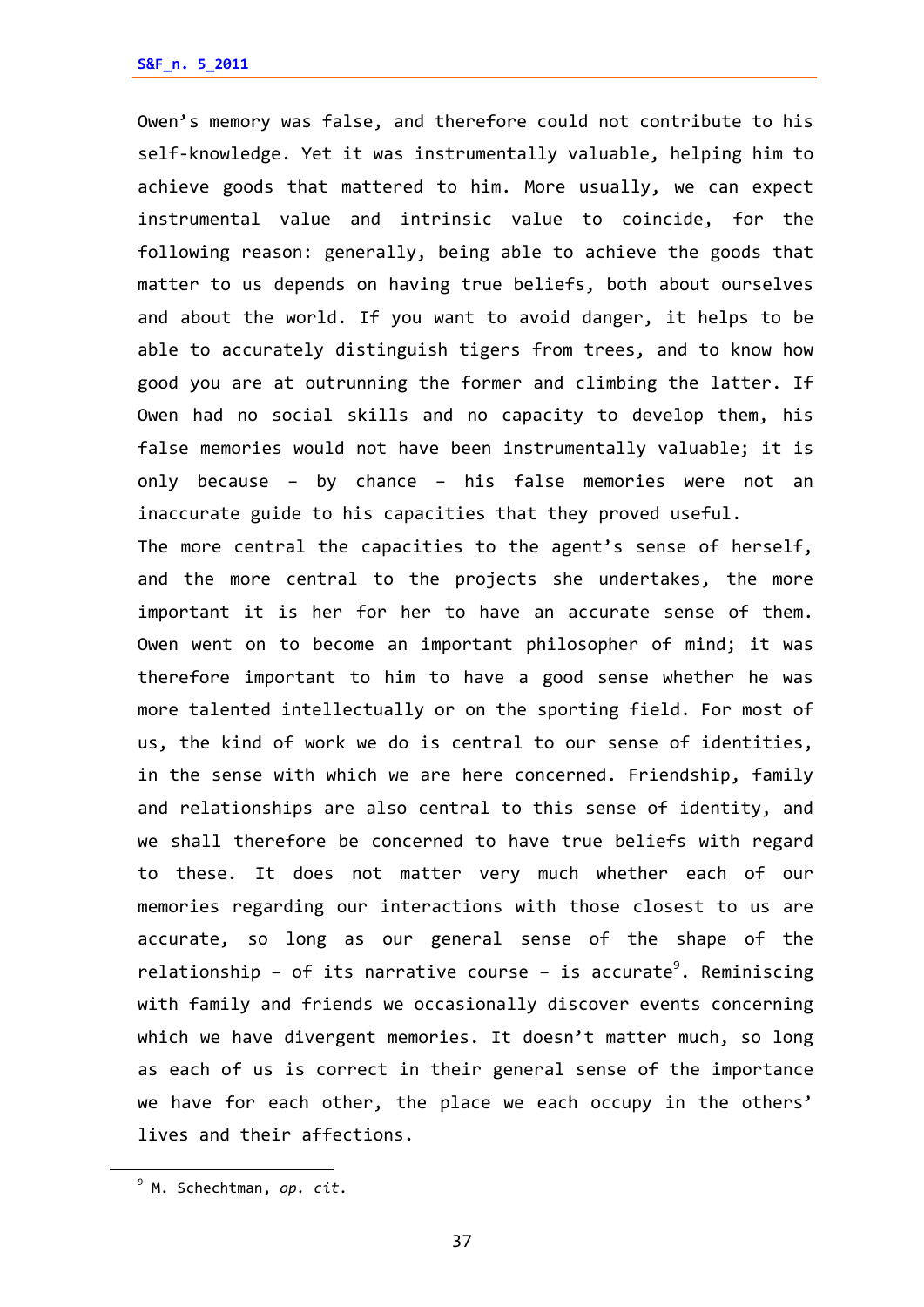This suggests one important reason why erasing certain memories can constitute a significant harm to oneself. Some of the memories we might be tempted to erase are relatively inconsequential: all those petty embarrassments and humiliations which haunt each of us. But some of our memories, including some of our most painful, are important guides to our abilities and limitations. They constitute self‐knowledge, and this self‐knowledge is – at least – instrumentally valuable to us. Consider Joel and Clementine once more. When they meet again, after having their respective memories erased, each is drawn to the other. Now, there is more than one possible explanation of what is occurring here. One possibility is that some memory of each other survives Lacuna's memory erasure. Joel, after all, has resisted the procedure. But Clementine did not resist, and she seems equally attracted to Joel as he is to her. Another explanation is that Lacuna's technique targets *semantic* and *episodic* memory only. Semantic memory is the memory we have for facts: Paris is the capital of France, mozzarella is a kind of cheese, Billy is my best friend. Episodic memory is the memory we have for particular kinds of events in our life: that time I ate mozzarella with Billy in Paris, that time Billy and I went sledding. Now, in addition to semantic and episodic memory, there are a number of other memory systems, but the one that might be relevant here is *implicit* memory. Our implicit memory is our memory for facts, events, procedures, which bypasses consciousness: it is the kind of memory which we have (normally) without being aware of it.

Consider, for instance, the famous case of HM (subjects are identified by initials alone in the medical and neuroscientific literature, in order to protect their privacy). HM suffered from extremely severe epilepsy, experienceing seizures of such an intensity and frequency that his doctors believed that brain surgery was required to treat him (such operations have frequently allowed sufferers from the most severe forms of epilepsy to resume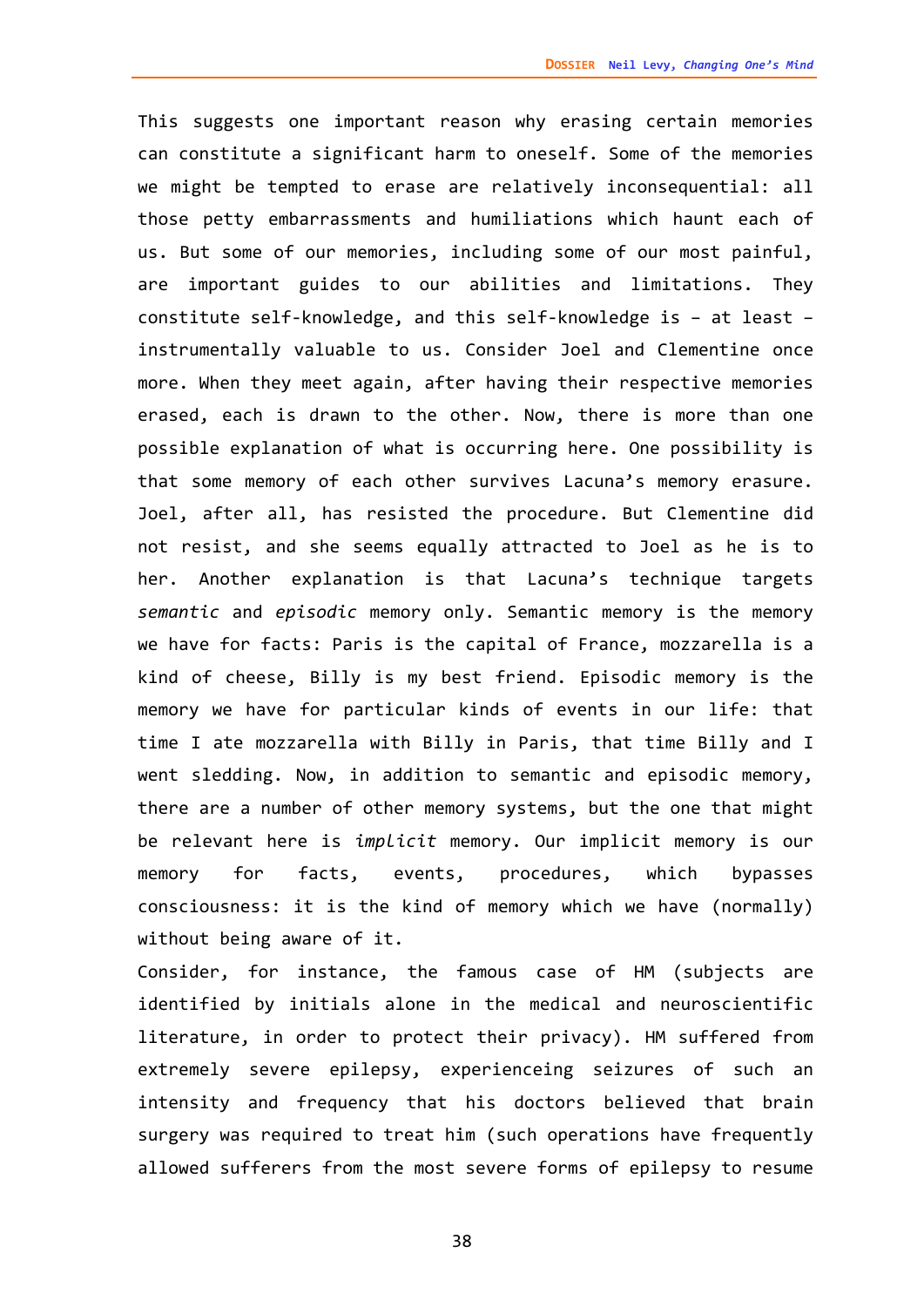a normal life). Unfortunately, the surgery was spectacularly unsuccessful: not only did it fail to prevent his seizures, it left HM with severe amnesia. HM had the operation in 1953; ever since, he has been stuck in the present moment. He suffers from *anterograde amnesia*, which means that he is unable to learn anything new. He does not recognize anyone he met only after the surgery and he cannot learn most new skills. His explicit memory is, for all intents and purposes, profoundly dysfunctional. But HM still has some implicit memory intact. For instance, his skills at video games, upon which he has been tested, gradually improves with practice. Day after day his performance on such games improves. Yet each time he takes himself to be playing the game for the first time! In addition, sufferers from profound anterograde amnesia may exhibit *priming*: though they cannot recall being shown a list of words, nevertheless they perform much better at word completion tasks then they would have if they had not previously been exposed to the list. Their memories for the list, like HM's memory for the game is implicit: it affects their behavior, but they are unable consciously to access it.

There is evidence that normal people have implicit – as well as explicit – memory for faces. This implicit memory is dissociable – that is, come apart – from our explicit memory, in surprising ways. There are two neurological disorders which may be caused by such dissociations. In prosopagnosia, subjects fail to (explicitly) recognize faces, but they still show signs of implicit memory for them. For instance, they show skin conductance responses to familiar faces (skin conductance is a measure of how well our skin conducts electricity; it is the physiological reaction that is measured by lie detector tests). In Capgras's delusion, subjects explicitly recognize faces, but they do not show any skin conductance response to them. As a result of the loss of a sense of familiarity, sufferers from the delusion think that the people they recognize are merely replicas of their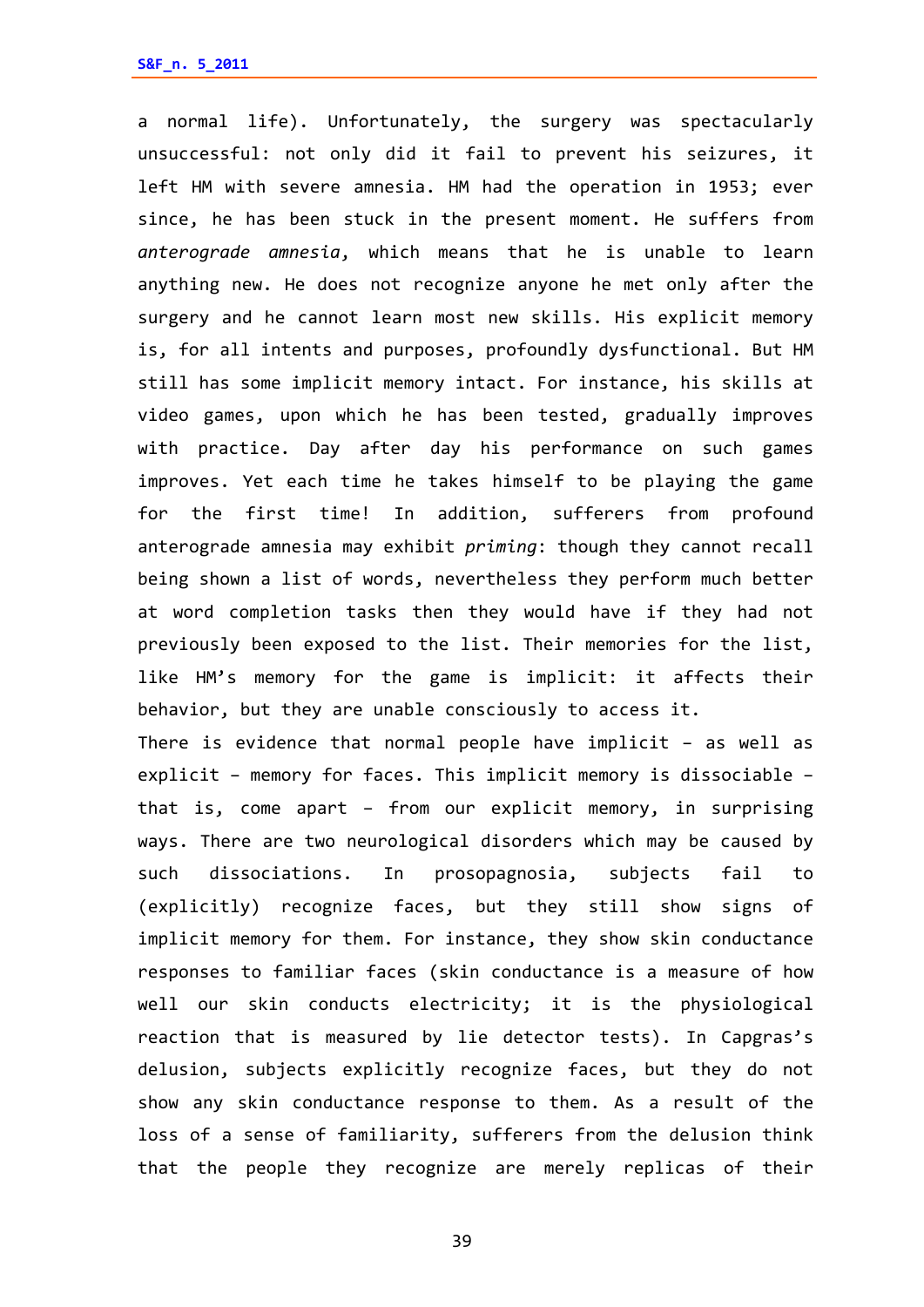friends and family; perhaps aliens or robots who have taken on their identity. They conclude that the body that *looks* like their wife or their father can't *be* the familiar person, because they do not get that feeling of warmth upon seeing them<sup>10</sup>.

So one possibility is that Joel and Clementine have an implicit memory of each other. In that case, they would have a sense of familiarity, though they would not recognize one another; their experience would be analogous to that of sufferers from prosopagnosia. Another possibility is that, even though they are very different from one another, each is somehow the other's 'type'. They are the kind of person they find attractive, or, at least, have elements of personality or physical style which draws the other. Whichever hypothesis is true, their memory erasure puts them at an important disadvantage. They cannot learn from their failed relationship. To be sure, in the course of the film each learns that they had a relationship, and hears a record of the kinds of things they disliked about one another. But this second‐ hand information is unlikely to prove useful to them in the way that a direct memory of the course of their relationship might. If they are to avoid putting each other through the same pain once again, they need to learn from what went wrong. It is possible that recalling their mistakes will enable them to avoid repeating them. It is also possible that they cannot avoid their mistakes; that though the relationship is worth having they cannot hope to make it last. Nevertheless, this too is knowledge worth having. At the end of the movie, Joel and Clementine step back onto the merry‐go‐round. We get the sense that their relationship is doomed once more. Yet perhaps they make the right decision: having the relationship, appreciating the moments of joy it allows them, and learning about themselves and about others through it, might make the pain it causes them worthwhile. But it can only be worthwhile

<sup>10</sup> H.D. Ellis, A.W. Young, *Accounting for delusional misidentifications*, in «British Journal of Psychiatry», 157, 1990, pp. 239‐248.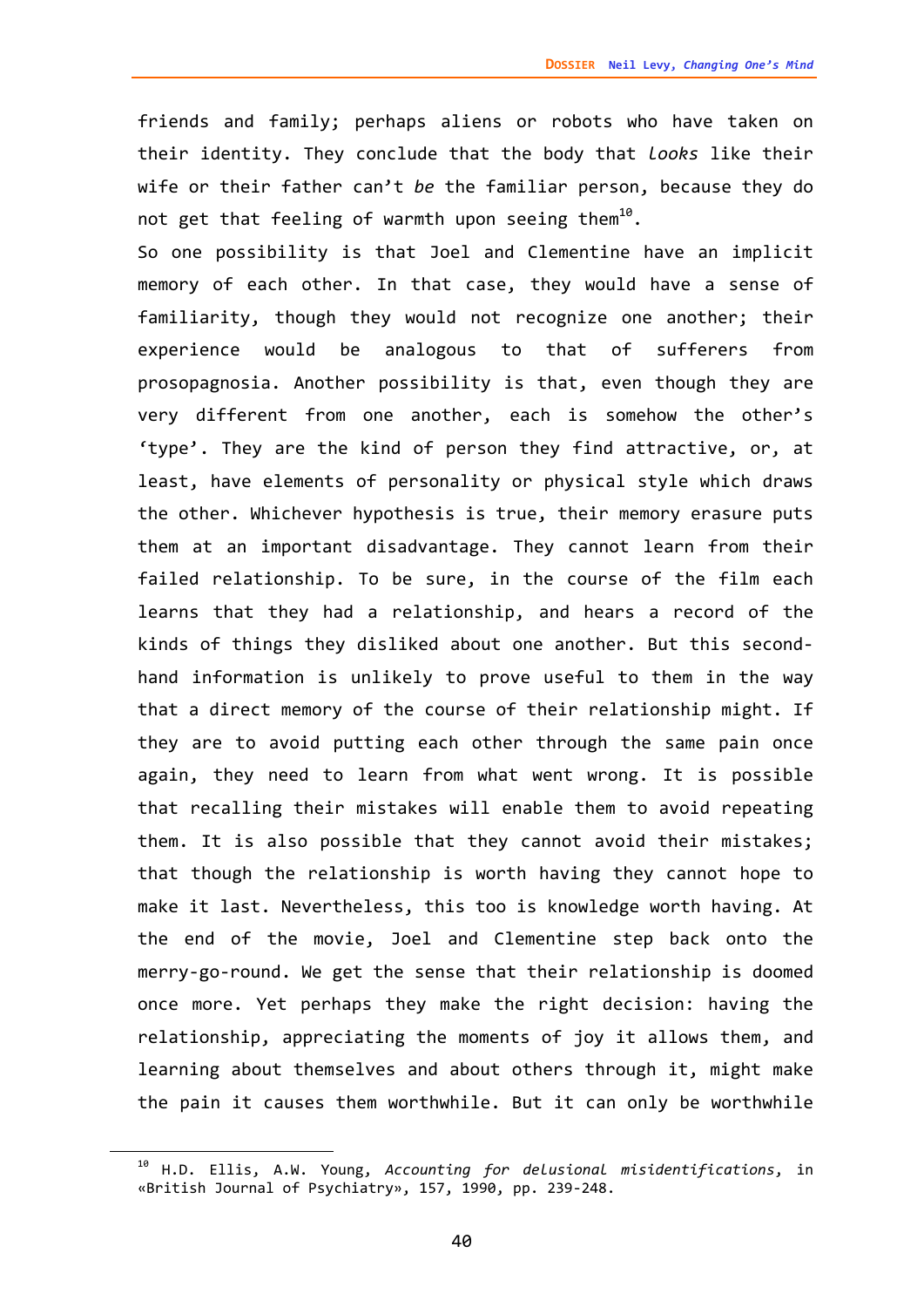if the self‐knowledge and the appreciation of the goods the relationship can provide them with can survive its end. If they cannot recall, they are at the mercy of the forces that, through implicit memory or merely attraction, impel them toward one another. As the American philosopher George Santayana once remarked, «Those who cannot remember the past are condemned to repeat it».

One important reason why we ought to refrain from erasing our memories, were we to acquire the power, is that doing so would impoverish our self‐knowledge, and thereby put at risk our capacity to pursue the goods we value. However, it may be that memory erasure will harm others, and not only the person whose memory is at stake. Showing that this might be so is important, because considerations of autonomy normally trump considerations of self‐harm. That is, if my actions will harm no one but myself, then it would normally be wrong for others to coerce me into refraining from them. I have the right to harm myself. But I do not have the right to harm others without their consent, If, therefore, memory erasure might harm others, we might be permitted to prevent its use.

How might memory erasure harm others? In several ways. Our narratives, which form the core of our identities in the sense with which we are here concerned, are not merely personal and private stories. Each of us is perpetually at risk of what psychologists call *confabulation*: inventing more or less plausible stories that bear little relationship to reality to explain what we do and why. Without a public check on what happens to us, the risk that we shall slip into unchecked fantasy is high. Once again, the way memory works is important to this process. *Source memory*, our memory for where we acquired a piece of information, is dissociable from semantic memory<sup>11</sup>. This fact has led to a number of real‐life confusions and mistakes: for instance,

<sup>11</sup> D. L. Schacter, *op. cit.*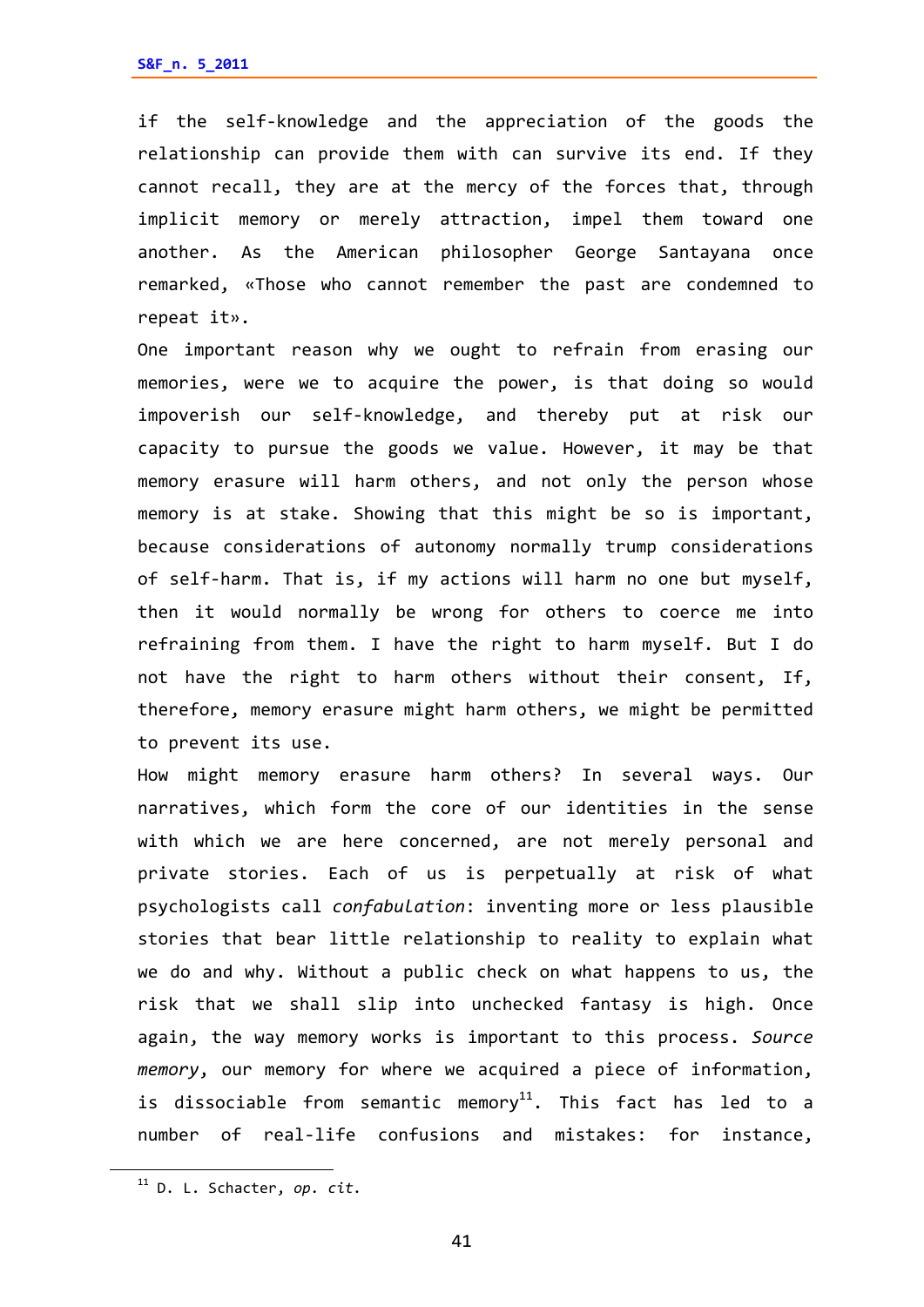misidentifications of crime suspects by eyewitnesses, who correctly recall seeing the face before them (perhaps in a book of mug shots) but do not recall the source of their memory and therefore infer that the person is the perpetrator. The dissociation of source memory from semantic memory explains how people can perfectly innocently come to believe their own fantasies, and this, too, has had tragic real‐world consequences. It is therefore very important, for our self-knowledge, that we associate with people who can corroborate important elements of our life story.

Moreover, even if we succeed in retaining accurate memories of the events in our lives, we would likely be damaged by our inability to share them with those who feature centrally in its unfolding narrative. In the past decade, philosophers have devoted a great deal of effort to understanding the concept of *recognition*, first introduced into philosophy by the great German philosopher Hegel. Hegel saw that it was very important for us social animals that our worth is recognized by other people. But, as he also saw, our sense of self‐worth depends upon recognition from others that we ourselves think worthy of recognition in turn; moreover, the recognition must be freely given if it is to be valuable. The absence of this kind of recognition is, as more recent philosophers have emphasized, profoundly damaging to our identity (once again, in the sense of identity with which we are here concerned).

Why should recognition be important to our identity? As Charles Taylor points out<sup>12</sup>, this is a consequence of the extent to which our identity is *dialogical*: we understand ourselves in terms which we fashion in dialogue with others. Whereas other animals have (at best) only a very rudimentary culture, which does not significantly shape them, we humans are essentially cultural

<sup>12</sup> C. Taylor, *The Politics of Recognition*, in *Philosophical Arguments*, Harvard University Press, Cambridge, Mass. 1994, pp. 225‐256.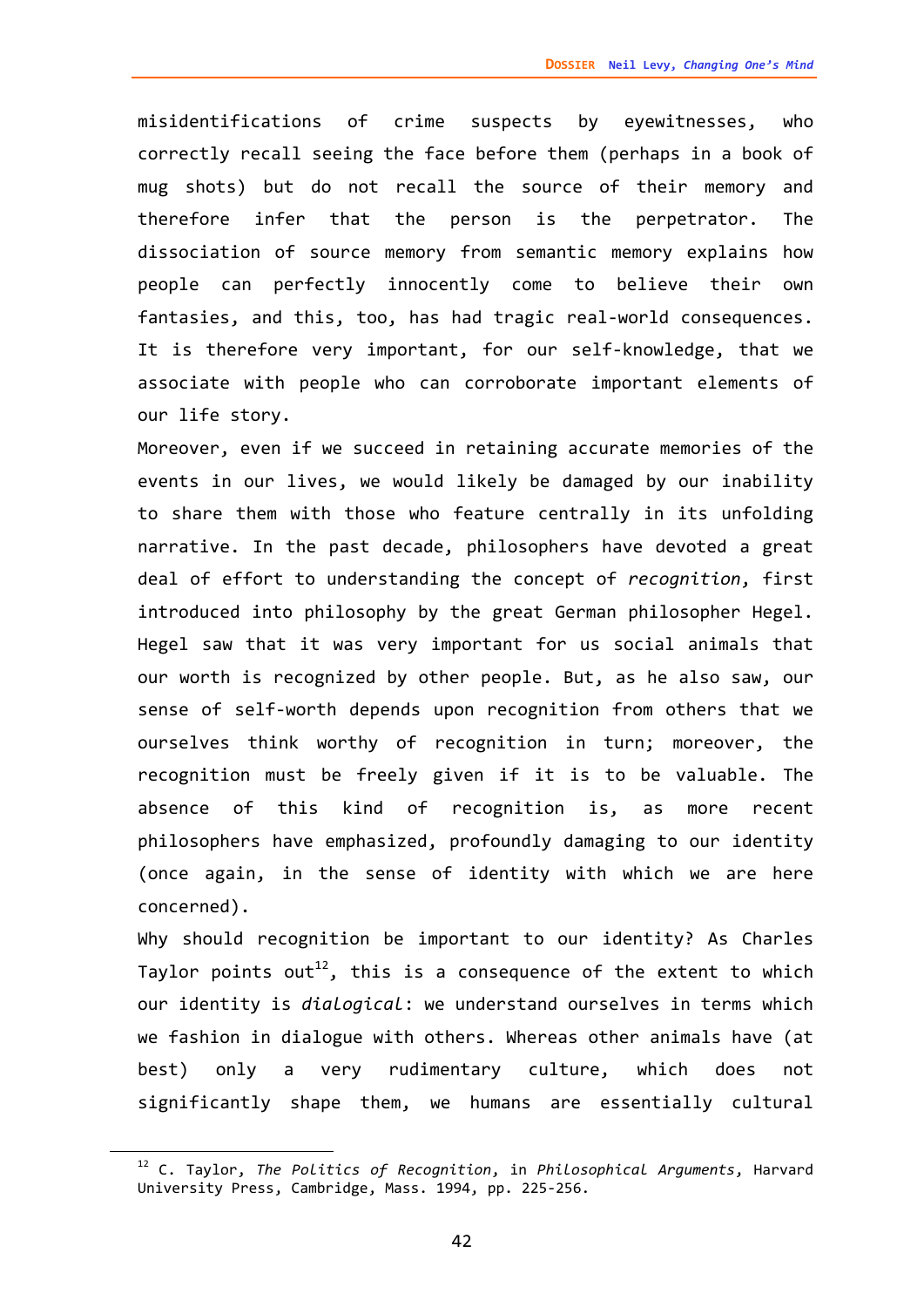animals, and culture is by definition something which exists only intersubjectively: as a result of the interaction of human beings. Our identity is profoundly cultural, and it is therefore up for negotiation and renegotiation in the stories we tell one another. Of course, as we mature we internalize this story‐telling; we begin to construct our narratives for ourselves. But the extent to which, even today in cultures which place a high value on the autonomy of the individual, we can ever entirely break out of the dialogical mode is limited. We engage in lifelong conversations with others – actual conversations, with those from whom we seek recognition, and internal conversation, with those who have passed from our lives.

Now, as profoundly damaging as a lack of recognition might be, how much worse is the failure, not to recognize one's *worth*, but even to acknowledge that one has played a significant role in one's life? We cannot demand recognition of others: if relationships fail, we cannot prevent our lovers from walking out. We do not have a right to their time and affection, nor even to their attention. Sometimes, we must move on. But we can reasonably expect that our former lovers will at least acknowledge that we once *had* a relationship. We sometimes advise friends to try to forget their mistakes, to put them entirely behind them. In the worst cases, we might mean it literally: one might do better to entirely forget the abusive relationship (so long as they memory will not help us to avoid a repetition). But in more run-of-themill cases, the advice is more metaphorical. Though we know it is hard to pull it off, we often think that in acknowledgement of the significance of the relationship ex-lovers ought to remain friends, or at least cordial to one another. Of course, often this is not psychologically possible – when the relationship is broken off acrimoniously, perhaps after bad behaviour by one or the other. But even in these cases, the coldness with which the former lovers might treat one another when they meet is a form of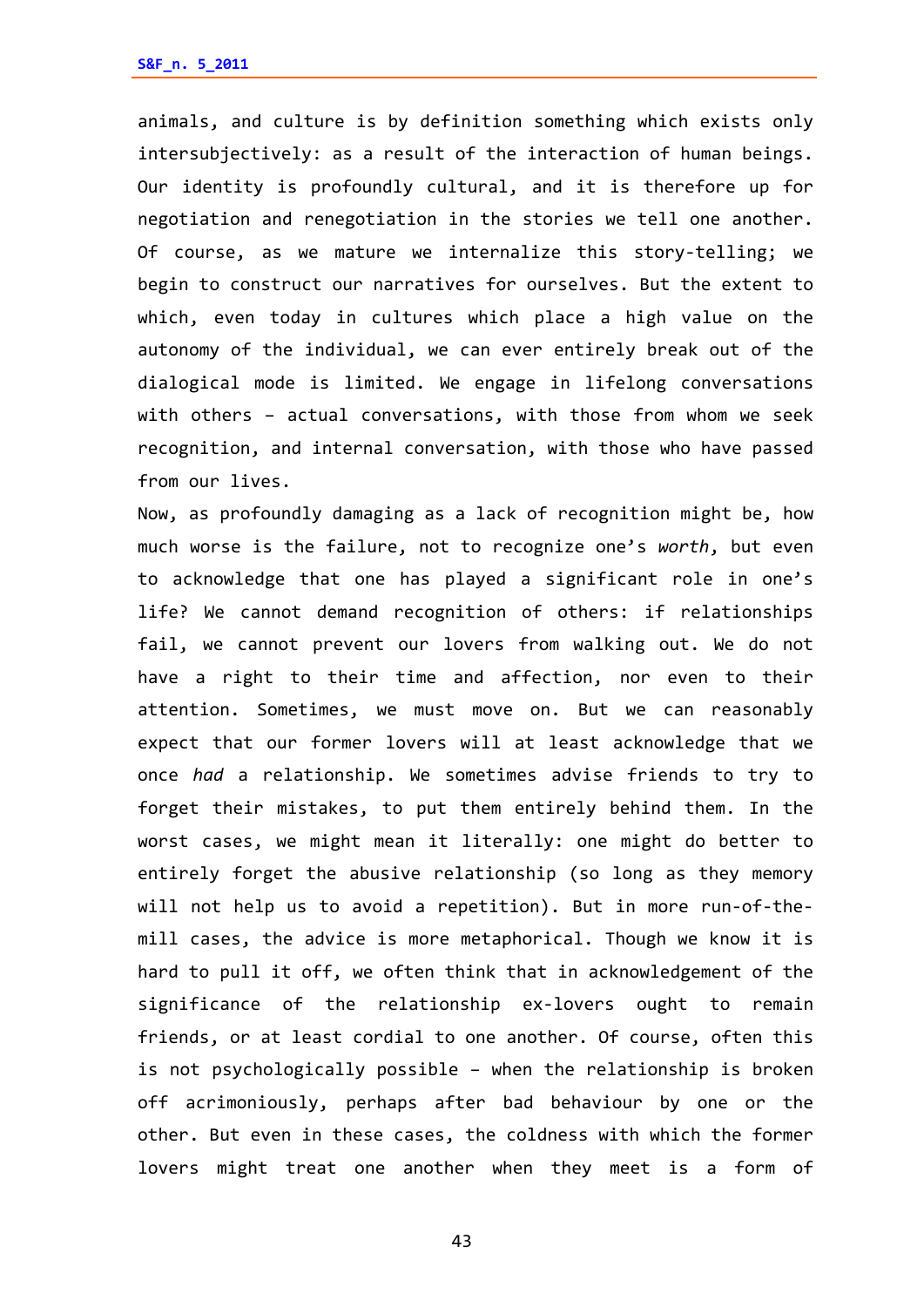recognition. It has been said that hate is not the opposite of love, since both are forms are responding to the individuality of the other. The profound indifference that is the product of true forgetting, however, might be far more damaging to our sense of worth than mere hate, or the lack of recognition. Just consider how Joel responds when Clementine cannot recall even the existence of their relationship.

Why is this profound indifference so damaging to our sense of identity? When we have had a long and significant relationship with another person, our identity-constituting narrative now incorporates that relationship into to its core. The relationship might be conceptualized as the culmination of an important plot‐ line, as it were, in the way in which relationships are often understood in many movies. If the other person then erases the memory of that relationship from her mind, there is an important sense in which it is as if it never was. There is little practical difference, for us, between actually having had the relationship and merely having fantasized it (in this regard, it is very important whether or not third‐parties recall the relationship, as *Eternal Sunshine* recognizes. If not only Clementine, but all their mutual friends, have forgotten the relationship, then it truly cannot serve any identity‐constituting role any longer. If, on the other hand, Clementine has erased it but everyone else remembers it, then the effect is closer to the kind of result caused by the death of the partner: the dialogue can continue, though it can no longer continue with the most central actor in it).

Now, it is one thing to say that erasing a memory would cause a harm to other people, and quite another thing to say that it is – all things considered – impermissible to erase the memory. There are many things that are morally wrong, but which we are permitted to do. We may, for instance, lie to each other, without fear of legal sanction. Roughly speaking, the limits of what we are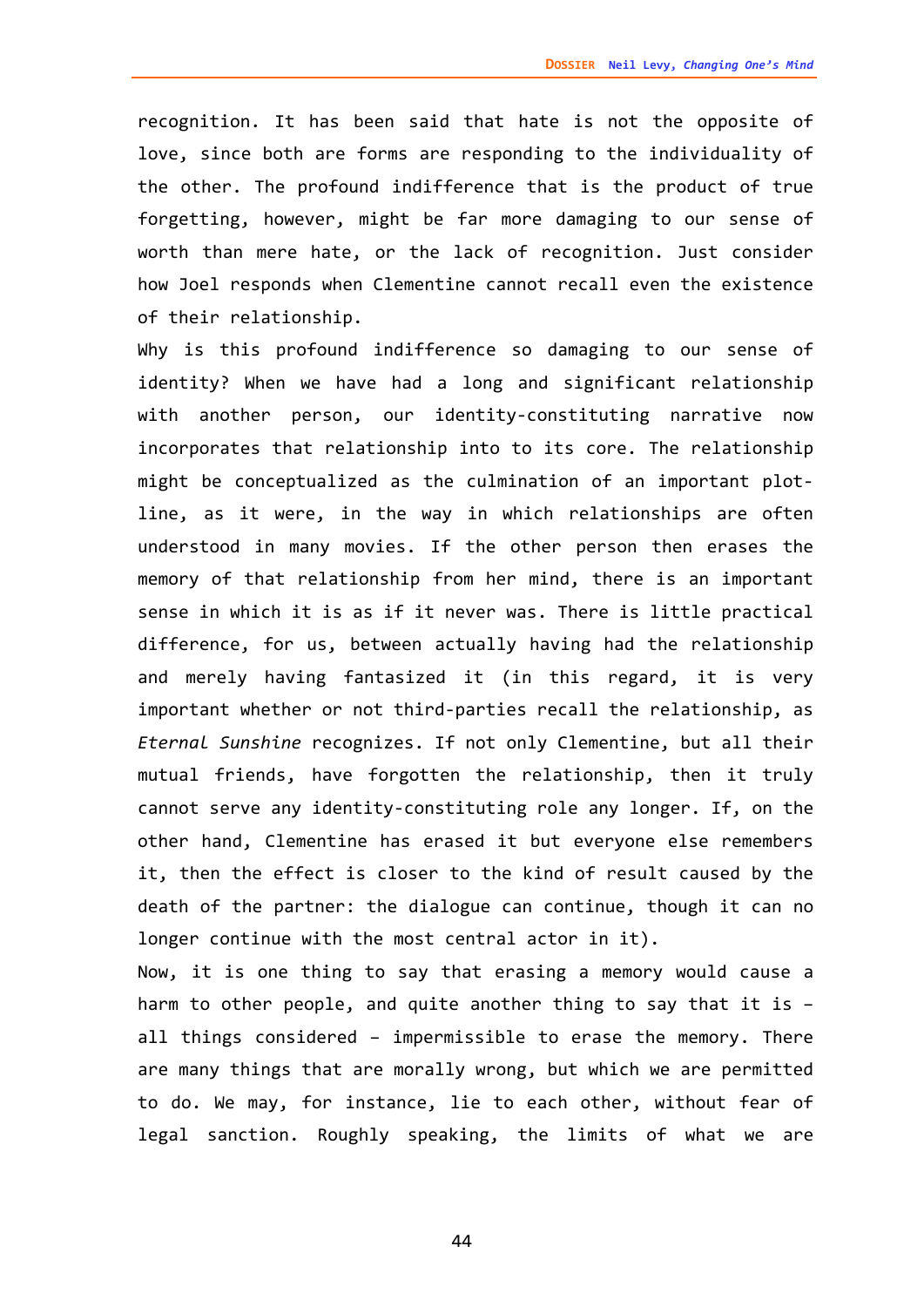permitted to are defined by John Stuart Mill's *harm principle*13. The harm principle simply states that each of us has the right to act as we like, so long as our conduct does not result in harm to (non‐consenting) others. According to Mill, no one can legitimately prevent others from doing anything which does not infringe the harm principle; we cannot prevent others from doing things just because we find them distasteful, or even because we believe (or *know*) that they will later regret doing them. We may advise and persuade, but we cannot coerce, except when harm is threatened.

Applying Mill's harm principle yields the result that memory erasure is permissible when it harms no one, or when it harms only the person who has consented to it. But, as we have just seen, memory erasure would sometimes hurt other people as well. Does that imply that, in those cases at least, it is impermissible?

I think not, not, at least, in cases like the one depicted in *Eternal Sunshine*. The harm principle captures our sense of what is permissible and what is forbidden only roughly. Think of the case of lying once more: lying to those close to you may well harm then, yet we cannot coerce adults into telling the truth (except in a judicial context). If we examine the rationale for the harm principle, we can come up with a better test for distinguishing permissible and impermissible acts.

The harm principle is designed to protect the *autonomy* of each individual. The idea is this: each of us has the right to pursue his or her own conception of the good life, without coercive interference from others. Historically, this idea emerged for merely pragmatic reasons, in response to the wars of religion that racked Europe in the wake of the Reformation<sup>14</sup>. The alternative to finding a *modus vivendi* – a means of getting along with one another – was endless and ruinous war. But by the eighteenth

<sup>&</sup>lt;sup>13</sup> J. S. Mill, *On Liberty* (1859), Penguin Books, London 1985.<br><sup>14</sup> J. Rawls, *Political Liberalism*, Columbia University Press, New York 1993.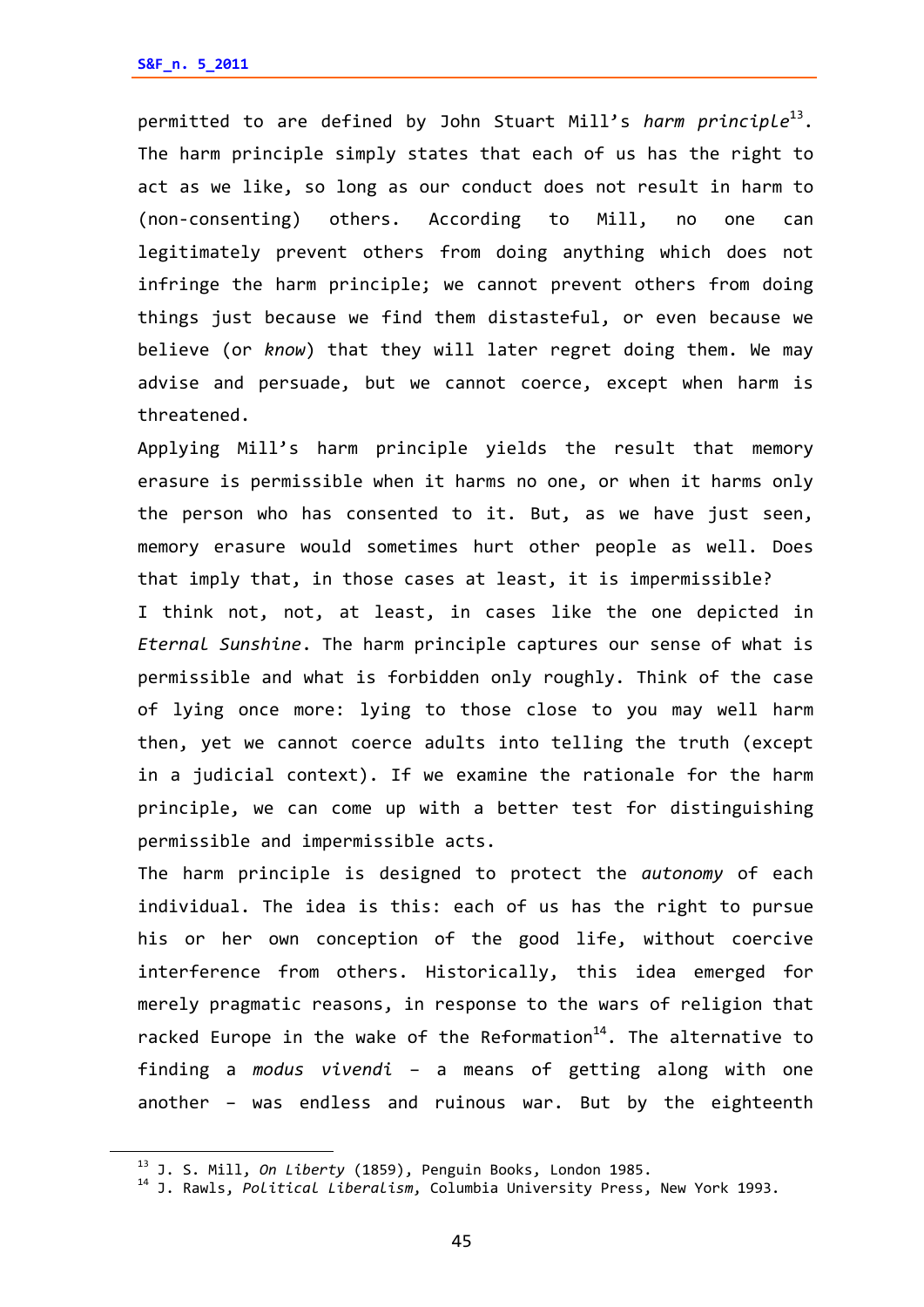century, the doctrine of tolerance for other ways of life was increasingly recognized as *moral* principle. We have a *right* to pursue our own conception of the good life. Part of the justification for this idea comes from political philosophers pondering the purpose of the state. Many philosophers argued that the state existed only to allow autonomous individuals to pursue their own projects; since the state is constituted by the free adhesion of individuals, its legitimacy depends upon allowing each to pursue their projects without interference. It is precisely this doctrine that is expressed in the American Declaration of Independence: each of us has the 'inalienable right' to the 'pursuit of happiness' (as each of us sees it); the end of government is to secure these rights, and that when a government 'becomes destructive of these ends, it is the right of the people to alter or abolish it'.

Autonomy, the freedom to pursue our own conception of the good life without interference, is such an important good, for us in the societies founded on these principles of liberal political thought, that a certain amount of harm to others is tolerated in its pursuit. If, in pursuing goals fundamental to my conception of the good life, I cause you harms that are relatively superficial – which do not affect your fundamental interests, do not prevent you from pursuing your conception of the good life and do not put you at an unfair disadvantage – then I do not wrong you. Some people, for instance, are offended by the sight of gay couples. But since pursuing a relationship is a fundamental part of living a good life, on most people's conception, we need a very strong reason to prevent anyone from having such a relationship. The fact that some people are offended, even physically revolted, is not sufficient reason. In general, we are allowed to cause relatively minor harms, if we have no other practical way of pursuing goals and projects central to our conception of the good life.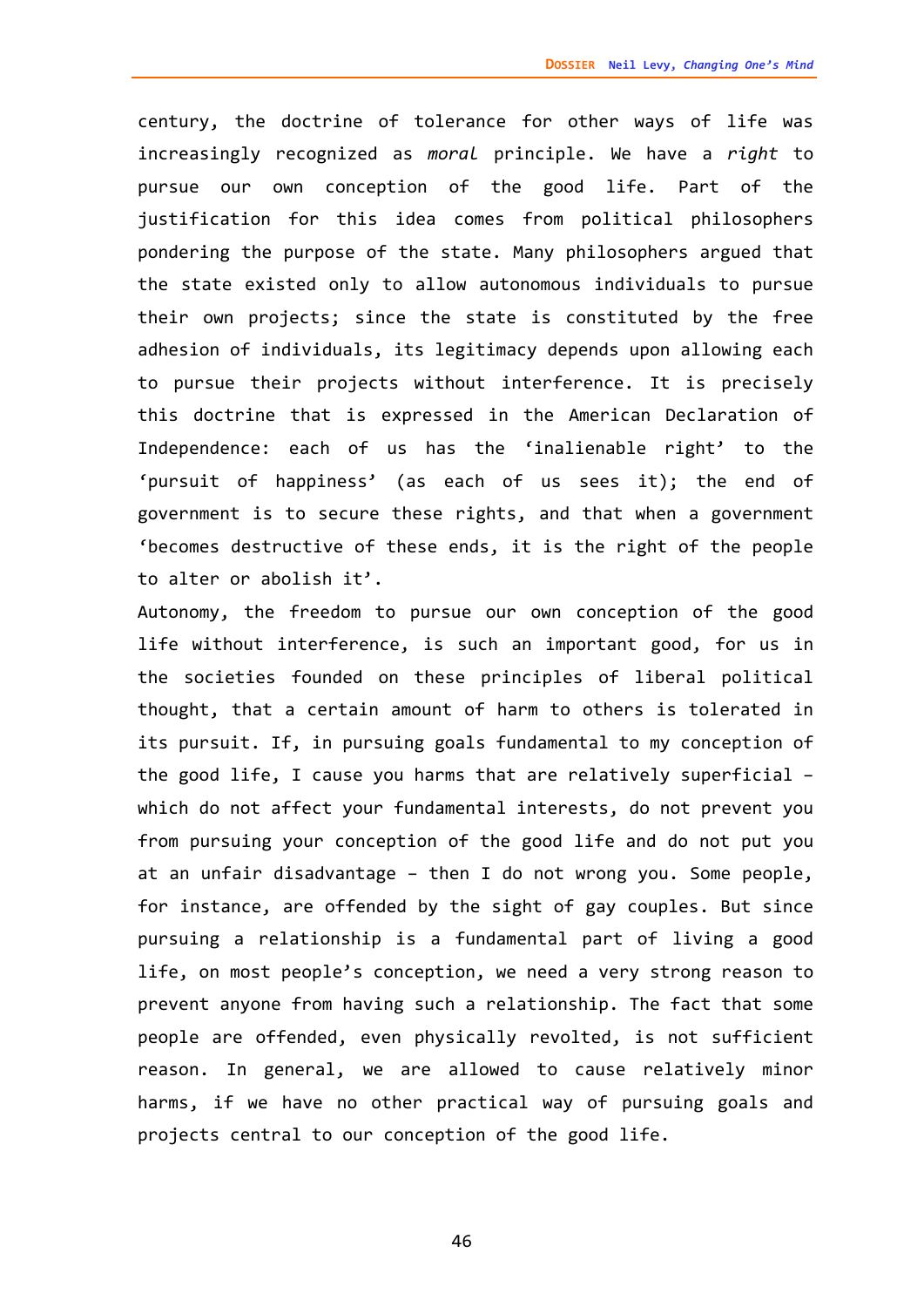### **4.** *Conclusion*

Given that this is the case, we cannot simply infer from the fact that memory alteration or erasure, of the kind we see in *Eternal Sunshine*, might harm other people that it should not be permitted. Though the harm that Clementine causes Joel is relatively great, it seems that it is not great enough to make the action impermissible. Joel has had an important part of his life swept away by Clementine's actions, but he remains able to pursue the projects that matter to him. In time, he is able to undo the harm (even if he does not resort to memory alteration himself). Of course, it would be hard for Clementine to make a case that erasing Joel from her memory is necessary for her to pursue her central projects (though perhaps not impossibly hard). But the fact that she acts upon her own mind raises the threshold for allowing intervention in her actions. If we have the right to a sphere of liberty, within which we are entitled to do as we choose, our brains must be included within that sphere. No one may prevent me from thinking what I like, desiring what I like or fantasising what I like; my thoughts are my affair, and no one else's. It is only when we choose to act upon them that they become, potentially, matters for the state to pronounce upon and for morality to control. Thus, I must be able to remember what I like as well. It is my mind, and my mind *is* me (more or less; it is at any rate an essential part of me). If my freedom is to be worth anything, it must include the liberty to change my mind, figuratively or literally. Indeed, Mill himself said as much: «Over himself, over his own body and mind, the individual is sovereign»<sup>15</sup>.

We have seen that it will often harm the person who engages in it, and sometimes may harm others as well, but that the degree and kind of harm will rarely be sufficient to justify intervening to

<sup>15</sup> J. S. Mill, *op. cit.*, p. 69.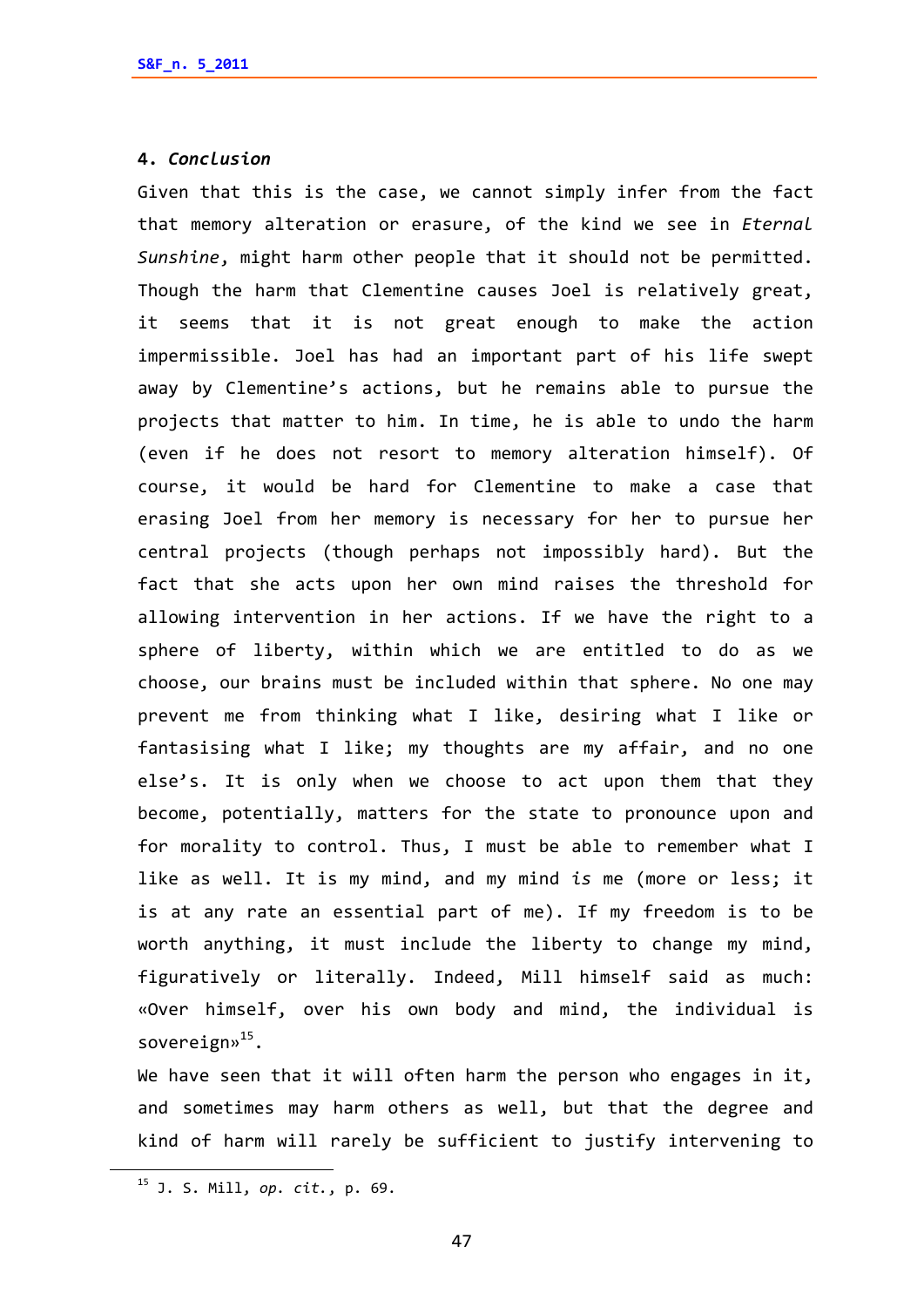prevent people using the technology. Does it follow, from the fact that memory erasure will usually be permissible, that moral assessment of it is pointless? No: we assess things from the moral point of view for many reasons, not just to see whether they should be banned. There are, after all, actions intermediate between forbidding and ignoring: we can advise, exhort, praise and disapprove; with regard to the behaviour of others and of ourselves. We can educate and inculcate the best values. Because we decide to permit something it doesn't follow that we must approve of it, nor that disapproval may not be very effective. Ethics is concerned not only with what is permitted and what is forbidden, but also with ideals and virtues; questions of what kinds of person we should strive to be.

Moreover, given that the technology of memory erasure does not exist, morally assessing it can help guide our actions, as individuals and as citizens. Though states may not be permitted to ban memory erasure, they are not therefore required to encourage its development. States have a great deal of control over the direction of future research: they can encourage certain technologies – by direct grants to researchers, by tax breaks to industry, and so on – and discourage others, and they can justifiably do so on grounds that are wider than those mandated by the harm principle. The harm principle tells us what we *cannot* do; it doesn't tell us how to choose among the options which it does not rule out. In order to make such choices, we can appeal to wider moral principles than those of political liberalism. If we were to find that a life which used memory alteration or erasure techniques was likely to be impoverished, then we could choose not to fund its development, even if we would not be permitted to forbid its use were it developed without our help. So ethical assessment of its worth remains relevant. And of course individuals may look to such assessments in deciding whether to make use of such technologies. It is one thing whether something